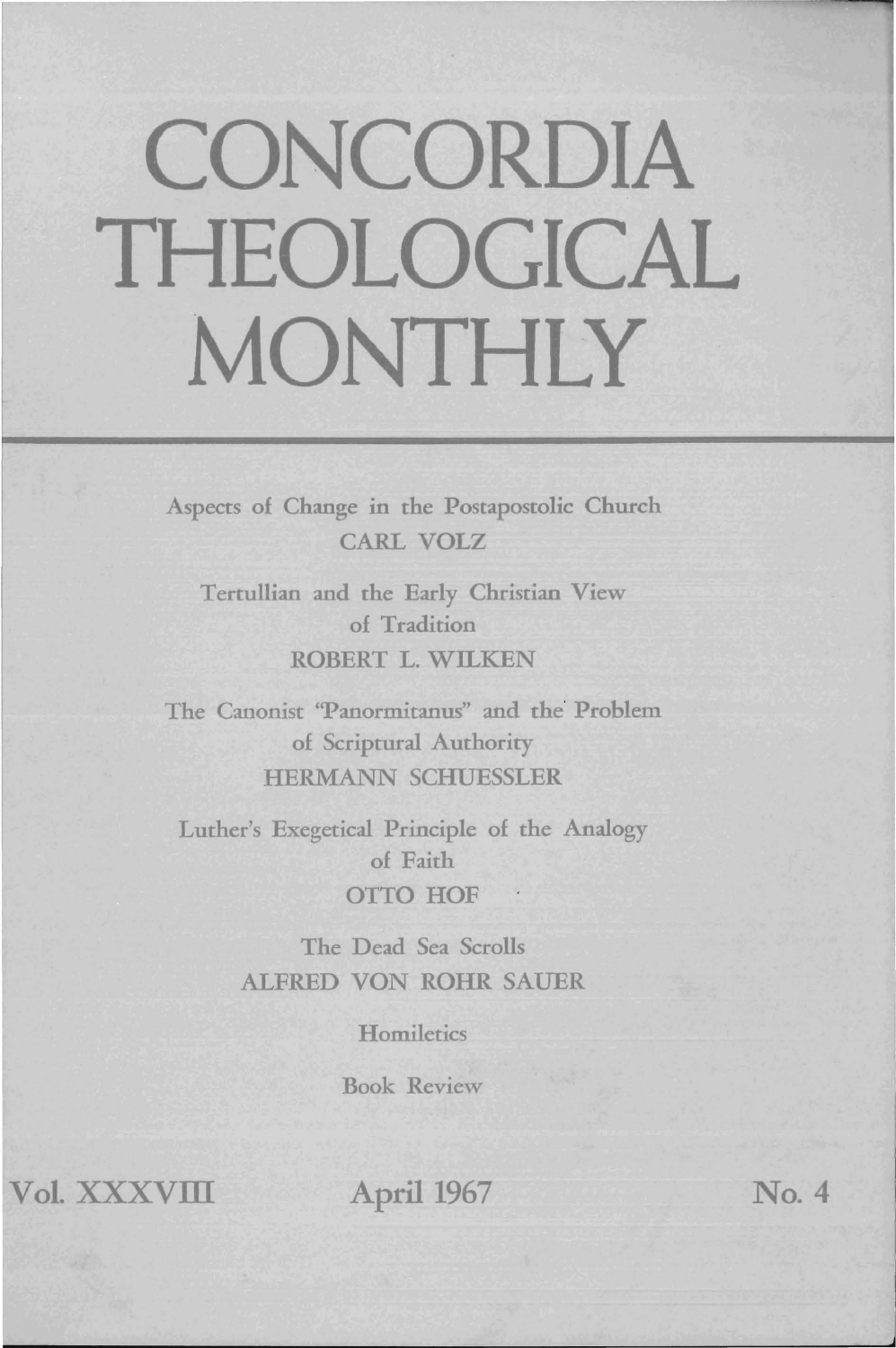# Aspects of Change in the Postapostolic **Church**

Aquestion sometimes posed by critics of dogmatic development within the church is this, "Would St. Peter have understood the technical Christological terms employed by the Nicene Creed or the Chalcedonian Formula?" Assuming that the answer is no, the questioner proceeds to insist that the development of dogma therefore represents a change, if not a deterioration of the pristine Gospel. Adolph von Harnack's well-known "fall of the church" theory is based on the assumption of a radical discontinuity between the *kerygma* of the Beatitudes and the *dogma*  of later centuries. Somewhere and somehow, to use Chesterton's phrase, "the puppy became a cat instead of becoming more doggy." The relevance of the question is seen in light of contemporary efforts at renewal of the church. If Christianity was Hellenized during later centuries, it is clear what course we should follow. We should emancipate ourselves from the shackles that bind the Biblical faith, break free of the tyranny of Greek philosophy, Aristotelian metaphysics, of bishops and dogmas, and return to the beginnings. What is earlier is always better, and what is earliest is best of all. This basically Harnackean view

seems implicit in Harvey Cox' distrust of "archaic" dogmatic formulations that have produced an endless succession of insoluble conundrums and have seriously adulterated the Biblical view to the point where it is incompatible with our own experience.<sup>1</sup> It is in the light of such assertions that this study seeks to return to the fathers to determine their own understanding of change as it relates to dogma.

## THE MEANING OF CHANGE

There are at least three possible interpretations of the word "change" with respect to this inquiry. We can maintain that there was actual alteration (the chair turned into a statue), or that there was change by growth (the infant grew to manhood). A third possible option is to see retrogression from the greater to the lesser (the man became a child). It is the contention of this writer that the second interpretation best fits the facts of the case. The fathers understood change in the sense of growth, progress, or development, without in any way altering the content of the faith as delivered by the prophets and apostles. From the voluminous patristic material available on the subject, two developments have here been singled out for attention: first, the Rules of Faith of Tertullian and Irenaeus, the two most significant Christian theologians at the turn of

## CARL VOLZ

*Carl V olz accepted an appointment to the faculty of Concordia Seminary, St. Louis, in 1964. He is a member of the Department of Historical Theology, with special teaching assignments in the area of early church history and patristic theology, areas he discusses in the accompanying article.* 

<sup>&</sup>lt;sup>1</sup> Harvey Cox, *The Secular City* (New York: The Macmillan Co., 1965), p. 220 and *passim.*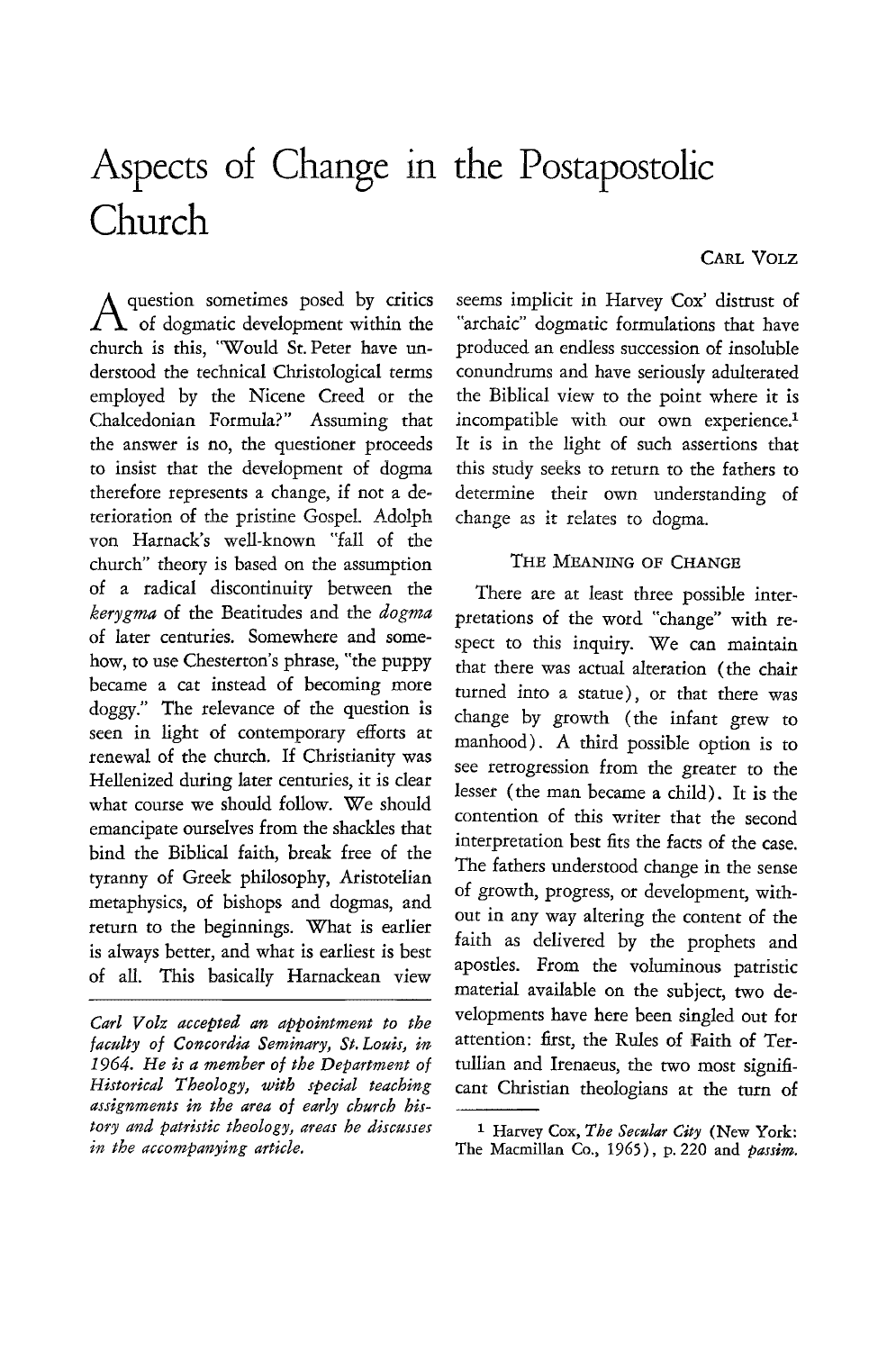the second century; and second, the conciliar decisions of the first four ecumenical councils.

#### FINDING THE ABSOLUTE

Laying aside for the moment the question of change, a prior concern is isolating that which allegedly changes or does not change. What was the nature of the chair or infant? In the understanding of the early fathers, it was simply *God's revelation to man through the person, words, and work of Jestls, as foretold by the prophets and handed down by apostolic testimony.*  Most Biblical scholars today accept as true that the apostolic testimony itself represented various interpretations of the revelation of God in Jesus Christ, and as such the Gospels themselves are a change from the pristine Christ-event. But the fathers of the second century appear not to have been conscious of a development between the years 40 and 100. If they were, they accepted such development as of equal authority with the Christ-event itself (that is, the life, death, resurrection, ascension, and session of Jesus). Beside the apostolic testimony they ranged the prophets as possessing equal authority. Polycarp asked the Philippians to serve Christ, "as He Himself has commanded, and also the apostles who preached the Gospel to us, and the prophets who foretold the coming of the Lord." 2 The absolute from which further dogma was developed seems to have been more than the Christ-event, inasmuch as the fathers also accepted apostolic testimony as absolute. The pages of these writers are filled with references to the absolute authority of apostolic testimony. "The apostles received the Gospel for us from the Lord Jesus Christ. Armed therefore with their charge, and having been fully assured through the resurrection of our Lord Jesus Christ and confirmed in the Word of God with full conviction of the Holy Spirit, they went forth with the glad tidings," wrote Clement of Rome.<sup>3</sup> Hermas states that it is the apostolic message that must be preached throughout the world.<sup>4</sup> Similarly, Justin clearly placed the apostolic testimony on a par with the Christ-event as authoritative when he wrote, "In our time Jesus Christ, who was crucified, died, rose again, and, ascending into heaven, began to reign; on account of what was proclaimed by the apostles in all nations as coming from Him, there is joy for those who look forward to the incorruption which He has promised."<sup>5</sup> Irenaeus believed that heretics must be convicted from "the words of the Lord and the apostles." 6 Polycarp regarded St. Paul's Letter to the Philippians as "the foundation-stone of your faith,"<sup>7</sup> and Justin considered the Gospels as authoritative because they were the "memoirs" of the apostles.<sup>8</sup> Athanasius, writing somewhat later than the apostolic fathers (c. 350) summarized the absolute when he referred to "the actual original tradition, teaching and faith of the Catholic Church, which the Lord be-

<sup>2</sup> Polycarp, *Philippians* 6:3. In *Patrologiae cursus completus,* ed. by J. P. Migne, *Series Graeca,* Paris 1857-66, Vol. 5, col. 1011. Hereafter Migne will be referred to as *PG (Series Graeca)* or *PL (Series Latina).* 

<sup>3</sup> Clement of Rome, *Corinthians* 42, *PG 1,*  291.

<sup>4</sup> Hermas, *Shepherd,* Sim. 9:17:1, PG 2, 998.

<sup>5</sup> Justin Martyr, I *Apology* 42, *PG* 6, 392.

<sup>6</sup> Irenaeus, *Adversus haereses* 1 :27: 3, *PG* 7, 689.

<sup>7</sup> Polycarp, *Philippians* 3:2, *PG* 5, 1008.

<sup>8</sup> Justin Martyr, *I Apology* 66, *PG* 6, 429.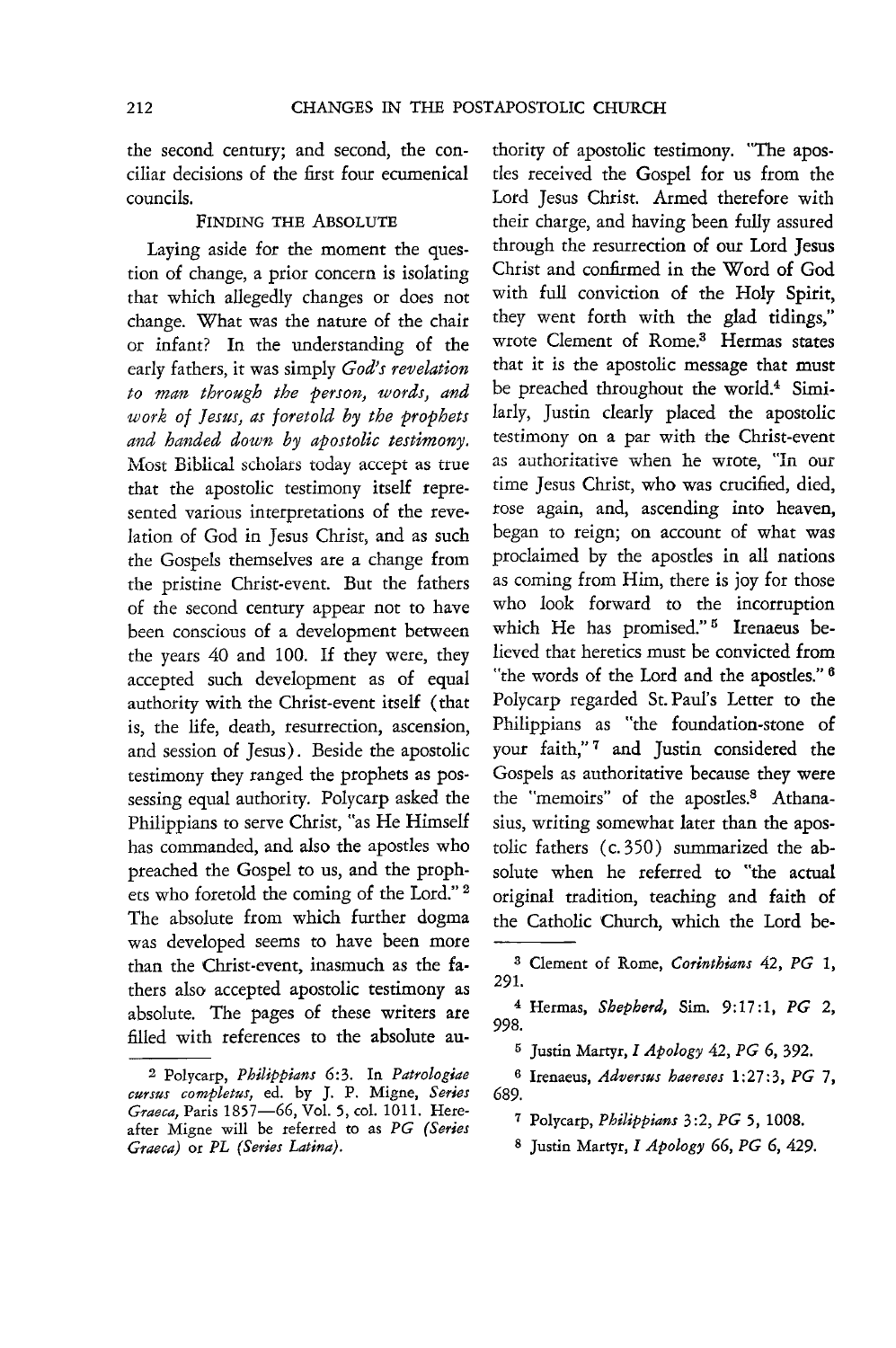stowed, the apostles proclaimed, and the fathers safeguarded." 9

Just as the earlier fathers believed that the Old Testament coupled with apostolic witness to Christ was the constant from which all teaching must be derived, so also the later fathers reflect the same attitude toward Scripture as primary authority. Clement of Alexandria insisted throughout the seventh chapter of the *Stromata* that Scripture is the criterion by which truth or heresy are to be distinguished. To cite but one of numerous possible references, "[The Christian] must grow old in the Scriptures, maintaining apostolic and ecclesiastical authority in doctrine, live most correctly in accordance with the Gospel, and discover proofs from the Law and the Prophets. Following Scripture, let us establish what we have said." 10 Origen repeatedly refers to Scripture as the criterion of truth. "Truths are either discovered in Holy Scripture or deduced from it by following the correct method." 11 Athanasius insisted that "the holy and inspired Scriptures are fully sufficient for the proclamation of the truth," 12 and Cyril of Jerusalem held that "our saving faith derives its force not from capricious reasonings but from what may be proved out of Scripture." 13 Augustine believed that "in the plain teaching of Scripture we find all that concerns our belief and moral conduct." 14

#### RULES OF FAITH

Acknowledging the Old Testament together with the apostolic witness (both oral and written) as the irreducible absolute did not guarantee unanimity of interpretation. In fact, the very nature of Scripture served rather to fragment the church. Tertullian saw this clearly when he warned that "without Scripture there can be no heresy."<sup>15</sup> A student of the early church soon recognizes that the most varied and sometimes bizarre interpretations existed alongside each other. The meaning of the fall, incarnation, crucifixion, resurrection, and coming judgment found almost as many interpretations as there were interpreters, leading the historian to acknowledge the impossibility of constructing a single or uniform theology of the ancient church. By the mid-second century the church was forced to reduce the number of possible interpretations by setting forth an unambiguous creed, or Rule of Faith, containing the basic rudiments of the faith. Although creed-making was practiced already during the age of the apostles, it was the appearance of second-century Gnosticism that called forth the most significant postapostolic Rules. Tertullian and Irenaeus are the most representative theologians of this period.16 The *change* occurred when these fathers insisted that the Scriptures must henceforth be interpreted primarily in the light of the Rule of Faith or (as Irenaeus called it) the Canon of Truth. The change consisted in the narrow-

I} Athanasius, *Epistolae* ad *Serapionem, PG*  26,593.

<sup>10</sup> Clement of Alexandria, *Stromata* 7: 16, *PG* 9, 544-545.

<sup>11</sup> Origen, *De principiis,* Praef. 10, *PG 11,*  121.

<sup>12</sup> Athanasius, *Contra gentes* 1, *PG* 25, 3.

<sup>13</sup> Cyril of Jerusalem, *Catechetical Orations 4:17, PG* 33, 477-

<sup>14</sup> Augustine, *De doctrina Christiana* 2: 14, PL 34, 42.

<sup>15</sup> Tertullian, *De praescriptione haereticorum*  39, PL 2,52.

<sup>16</sup> Albert C. Outler, "Origen and the *Regulae Fidei," Church History,* VIII (September 1939), 213-215, maintains there were at least six definitive Rules of Faith prior to Origen, those of Ignatius, Aristides, Justin, Tertullian, Irenaeus, and Hippolytus.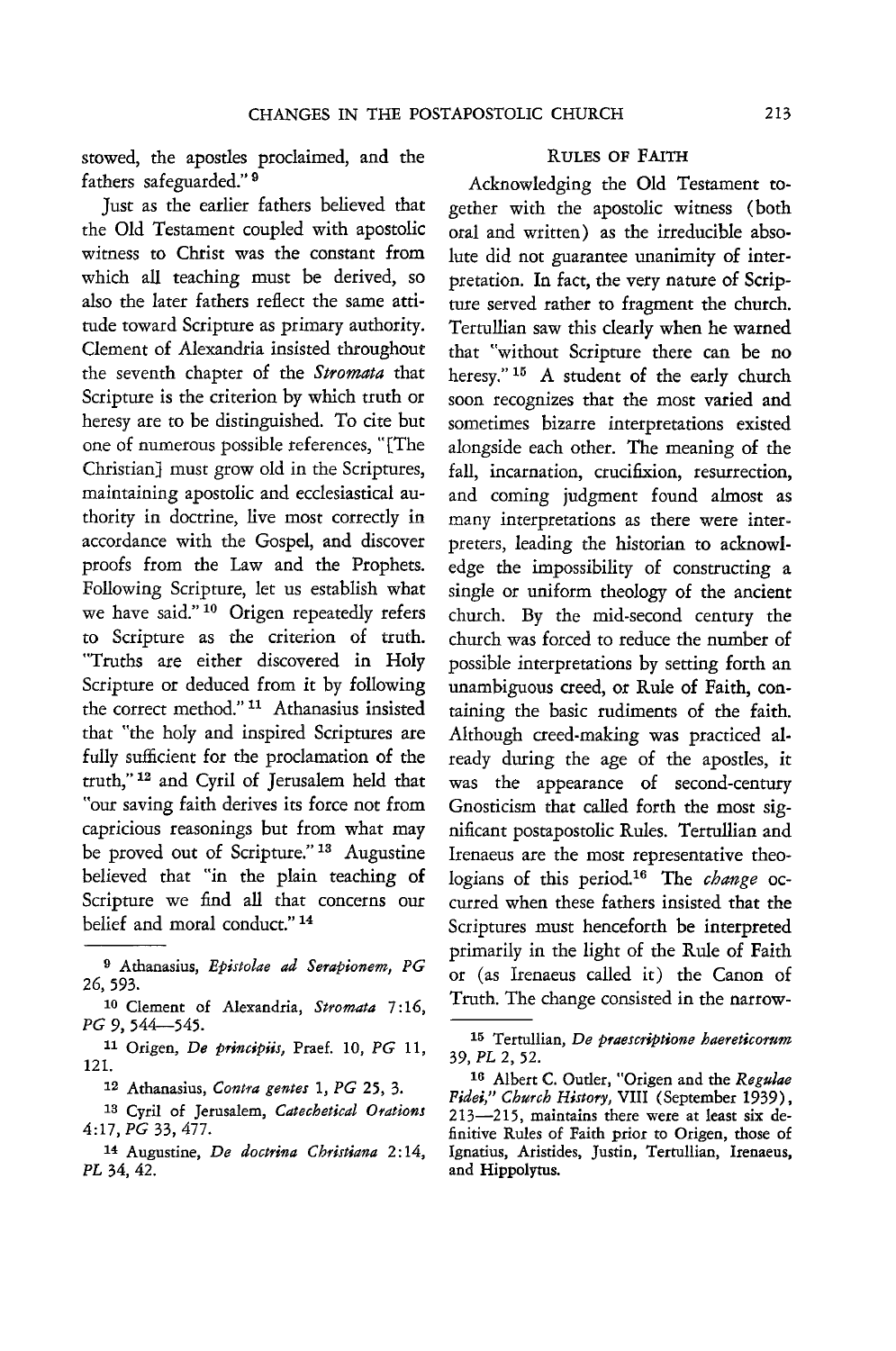ing down of possible interpretations. The process was similar to the corresponding reductionism that produced the fixed canon of inspired writings about the same time, a process that had also been accelerated by the appearance of Gnostic writings. Put negatively, the church was basically concerned with saying no to heresy, but as the corollary to this action she also said yes to truth.

Once the Rule had been established as a reliable reflection of Scripture, it in turn was given authoritative status by Tertullian: "This Rule, taught by Christ [!] allows of no questions among us except those which heresies introduce and which make heretics." 17 He continues: "Provided the essence of the Rule is not disturbed, you may seek and discuss as much as you like. Faith is established in the Rule. There it has its law, and it wins salvation by keeping the law. To know nothing against the Rule is to know everything." 18 After this encomium, Tertullian suggests that Scripture by itself is not sufficient to ward off heretics. "It follows that we must not appeal to Scripture, and we must not contend on ground where victory is impossible or uncertain." 19 Thus the primary authority of Scripture was supplemented with the secondary authority of the Rule, which in turn provided the key to the correct interpretation of Scripture.

Irenaeus of Lyons discussed the relationship between Scripture and tradition in the third book of *Adversus haereses.* The faith of the church was described as a once-forall delivery handed down from generation

to generation, or more specifically, from bishop to successor. He compared the faith to "a rich man making a deposit." 20 There is "one true and life-giving faith, which the church has received from the apostles and imparts to her children. For the Lord of all gave to His apostles the power of the Gospel, and by them we also have learned the truth." <sup>21</sup> The significant change is that Irenaeus identified the oncefor-all faith with his own Canon of Truth. After concluding his Canon, he writes, "Having received this preaching and faith, the church, although scattered in the whole world, preserves it as if living in one house. She believes these things everywhere alike, as if she had but one heart and one soul . . . and hands them down as if she had but one mouth. For the languages of the world are different, but the meaning of the Christian tradition is one and the same." <sup>22</sup> An important feature of this addition to the body of received tradition was that the Rules themselves became authoritative tradition in the church. "One cannot discover the truth from Scripture if one does not know the tradition (i.e., Rule)." 23

The fathers in no way considered this "new tradition" as differing in content from the Scriptures. They considered them to be identical in content. The Rules purported to be a condensation of the message contained in Scripture. They were thus authoritative in a derivative sense, standing under the Scriptures and faithfully reflecting their contents.

<sup>17</sup> De praescriptione haereticorum 14, PL 2, 27.

<sup>18</sup> Ibid.

<sup>19</sup> Ibid., 19, PL 2,31.

<sup>20</sup> lrenaeus, *Adversus haereses* 3:4:1, *PG 7,*  855.

<sup>21</sup> Ibid., 3: Praef., *PG* 7, 843.

<sup>22</sup>Ibid., 1:10:2, *PG* 7, 552.

<sup>23</sup> Ibid., 3:2 :1, *PG* 7, 846.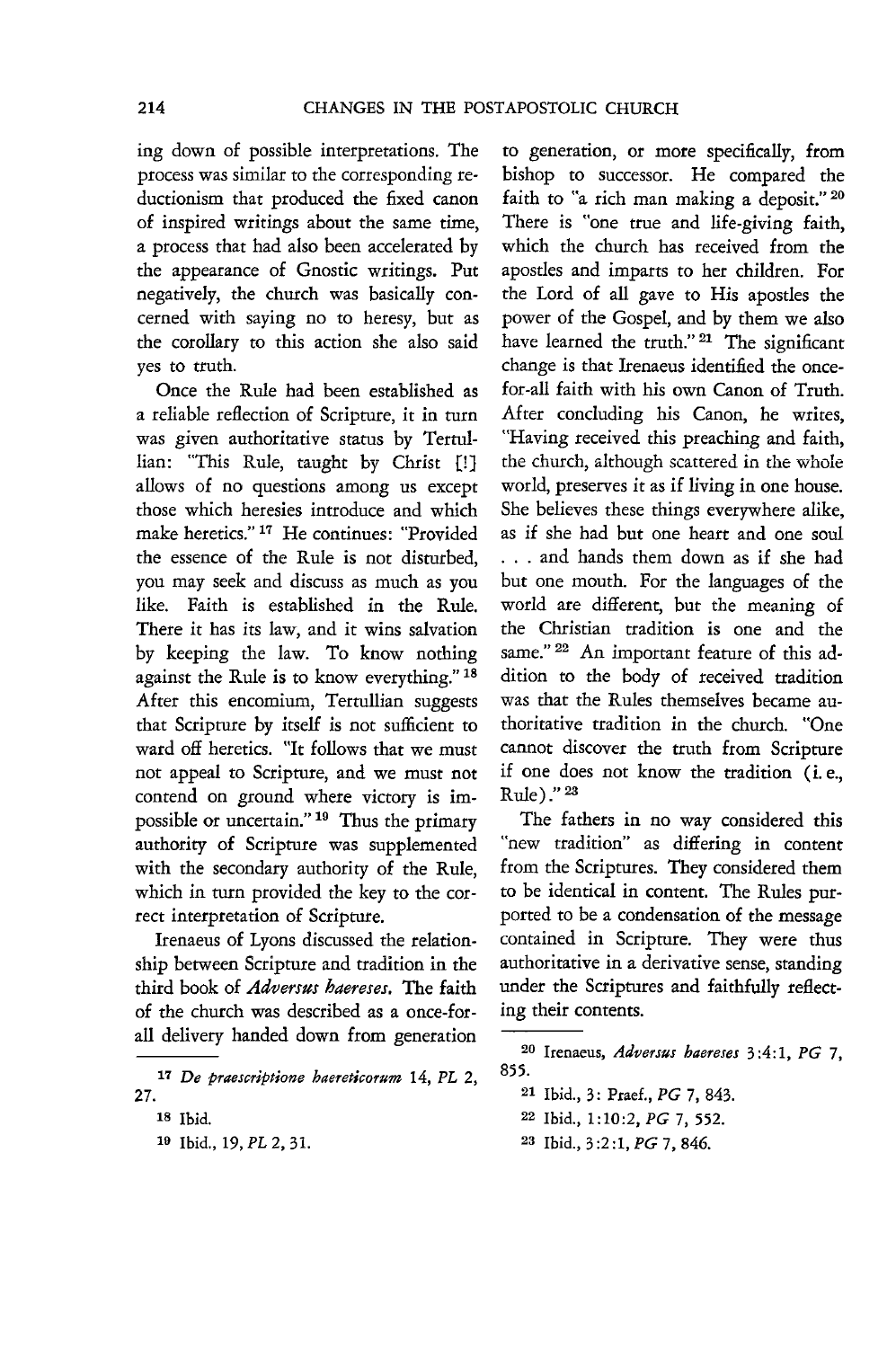Digressing for a moment from our attention to Rules, we see that other "new traditions" in Christianity occupied essentially the same position vis-a-vis Scripture as did the Rilles. Creeds and liturgies were both held to be faithfill reflections of Scriptural truth. In a sermon to catechumens Augustine wrote that "the creed is the divine words of Scripture gathered into one," 24 and Cyril of Jerusalem maintained that "the Creed has been built up out of all the Scriptures, for since all cannot read the Scriptures, we comprise the faith in a few lines." <sup>25</sup> John C. Murray recently pointed out:

At Nicea the word of God in the Scriptures was regarded as the norm of the faith of the Church. Even Arius, and later Eunomius, felt it necessary to appeal to this norm, though their doctrinal systems owed nothing to Scripture. The Arian formulas were judged by this norm and condemned as false. Judged likewise by this norm, the Nicene formulas were put forward as the true faith.26

Liturgical practices were also derived from Scripture. Augustine saw in the practice of exorcism at Holy Baptism proof positive that infants were infected with original sin, since the authority of the practice lay in Scripture.27 Basil of Caesarea relied

26 John Courtney Murray, S. J. "The Status of the Nicene Creed as Dogma of the Church," Theological Consultation Between Representatives of the U. S. A. National Committee of the Lutheran World Federation and the Bishops' Commission for Ecumenical Affairs, July 6-7, 1965, Baltimore, Md., pub. by National Catholic Welfare Conference, Washington, D. c., pp.  $18 - 19.$ 

on tradition as found in the liturgy to demonstrate the full deity of the Holy Spirit, but he made it clear that the authority of the liturgy lay in the Scriptures.28 The significance of these references lies in the fact that a change took place through the addition of new traditions, but the authority of the traditions (Rilles, creeds, liturgy) was derived from the fact that they reflected the content of Scripture.

With respect to Rules of Faith, the following conclusions appear to be warranted:

- 1. The Rules were restrictive in nature, attempting to limit the possibilities of interpreting the Scriptures.
- 2. The change that took place was one of growth. As Rules and creeds multiplied, each generation, it seems, handed down more than it had received.
- 3. The fathers believed that the traditions they created were faithful to the true meaning of Scripture.
- 4. Changes (additions to tradition) were often necessitated by the appearance of heresies.
- 5. Each new tradition in turn became crystalized as authority in the church.

# THE ERA OF THE COUNCILS

The most fruitful area of study in addressing the problem of change in the postapostolic period lies in the decisions of the first four ecumenical councils. It is primarily to these decisions that Harnack and others refer when they speak of a change from primitive ethics to metaphysical creed, from didache to dogma.

The fathers at Nicaea were determined to exclude Arianism as an acceptable interpretation of apostolic witness. In order to do this they were forced to employ the controversial term  $\delta \mu$ 00 $\acute{v}$ σιος, thus inject-

<sup>24</sup> Augustine, *De symbola ad catechumenos 1:1, PL* 40, 627.

<sup>25</sup> Cyril of Jerusalem, *Catechetical Orations 5:12, PG* 33, 52l.

<sup>27</sup>Augustine, *De nuptus et concupiscentia*  1 :22, *PL* 44, 426.

<sup>28</sup> Basil of Caesarea, *De Sphitu Sancto 26,*  28,66,67. 71, *PG* 32, 114, 118. 187, 194, 199.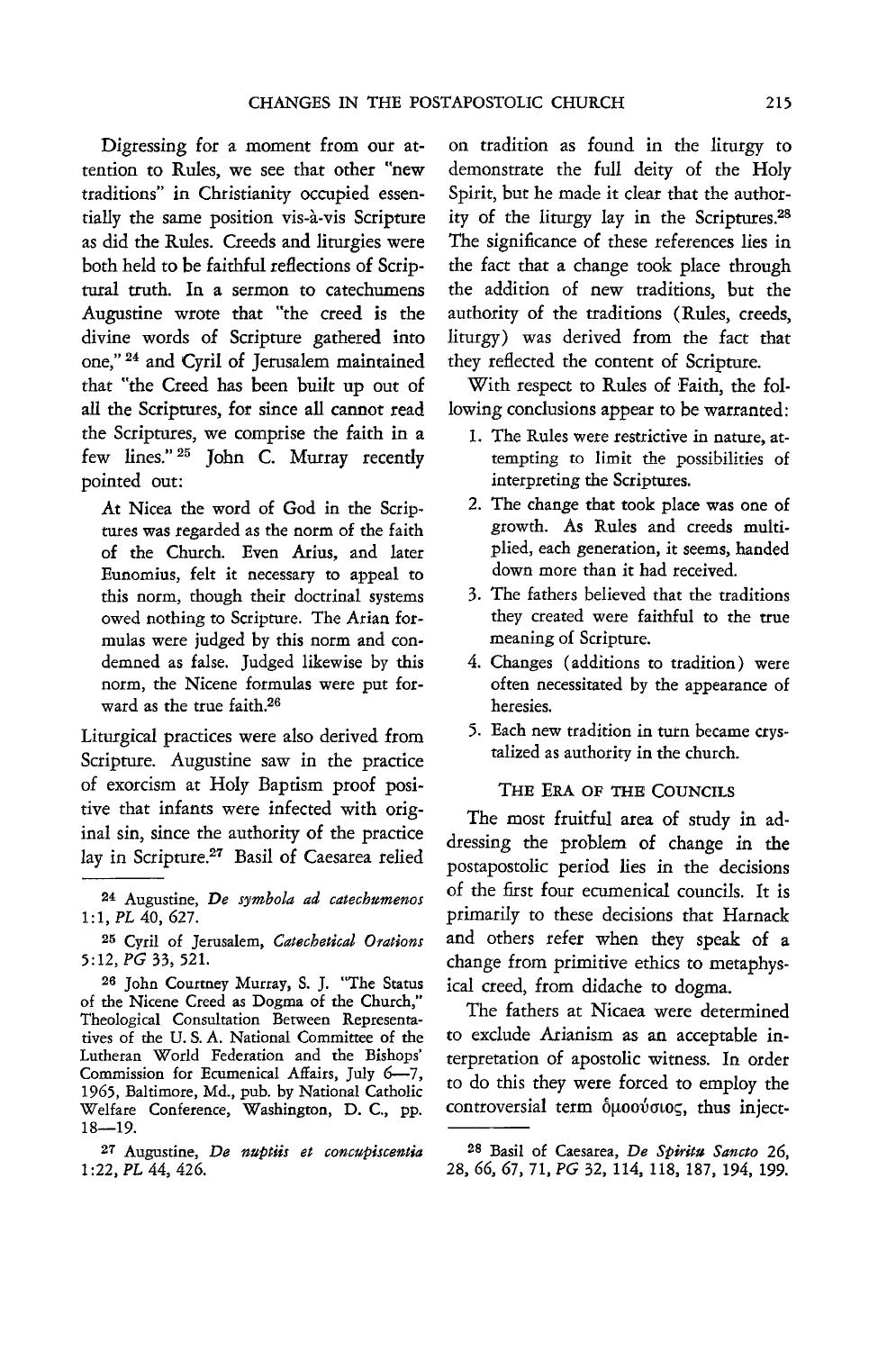ing a non-Scriptural term into a creed that was designed to serve henceforth as a touchstone for orthodoxy. The word itself had suffered at the hands of a previous council (Antioch 264-268) and was proposed only when all other efforts to exclude the Arians had failed. The revulsion of the fathers toward the term can be seen in the immediate reaction against it following the council. Both the adoption of the  $\delta \mu$ 0000000 $\zeta$  and the authoritative use made of the creed may be seen as introducing change in the doctrinal life of the church. The change consisted first of all in rejecting an interpretation of Scripture that was considered incompatible with the received traditions and with the totality of Scripture, thus forcing many Christians who were sympathetic to Arian ideas to change their doctrine. Second, in order to preserve the true faith, the  $\delta\mu$ 0000005 was added to the tradition and made authoritative. Third, for the first time in Christian history one single creed was held to be binding on all bishops. The change was in the nature of growth but, as stated above, the fathers were convinced that the additions that were made were in harmony with Scripture. Both Athanasius and Gregory Nazianzus state that even if the term  $\delta\mu$ 000000c itself was not found in Scripture, its meaning was exactly that of the apostles.29

The pattern established at Nicaea, that of adopting terms not contained in Scripture to explain Scripture, was followed by subsequent councils. Without rehearsing the many complex issues involved in the Trinitarian and Christological disputes, suffice it to say that ultimately such terms as *persona, substantia, natura,* or their Greek

counterparts were used to make explicit the meaning of Scripture.30

At least some of the fathers were conscious of the fact that these terms represented an innovation in theological parlance, but they insisted the innovation was made for the sake of clarity. Such awareness is revealed in this statement by Gregory Nazianzus, who contributed the term "procession" to describe the relationship between the Spirit and the Father:

The Holy Ghost is truly Spirit, coming forth from the Father indeed, but not after the manner of the Son, for it *is* not by generation but by procession (εππορευτώς), since I must coin a word for the sake of clarity.<sup>31</sup>

The first four ecumenical councils provide an excellent demonstration of the process of the development of dogma, or at least of the dialecrical process that was often the method of development. The Council of Nicaea aflirmed as true that *Jesus Christ is God* as opposed to the Arian heresy, which held that Jesus was a creature. Following the council, however, the Apollinarians tended to overemphasize the truth of Christ's deity to the point of denying *His* true humanity. This caused the second great council, that of Constantinople in 381, to affirm the truth that *Jesus Christ is man.* In this way the church by 381 had reacred to heresy by aflirming the two natures of Christ. The stage was set for the third great heresy when theologians began to reflect on the manner of union of the two natures. Nestorius, or at least

L.

<sup>29</sup> Athanasius, *De decretis Nicaenae synod;*  21, PG 25, 453.

<sup>30</sup> One of the best examples of the use of these terms is in Tertullian's *Against Praxeas,*  wherein he clearly sets forth the doctrine of the Trinity.

<sup>31</sup> Gregory of Nazianzus, *Catechetical Oration* 39: 12, *PG* 36, 348.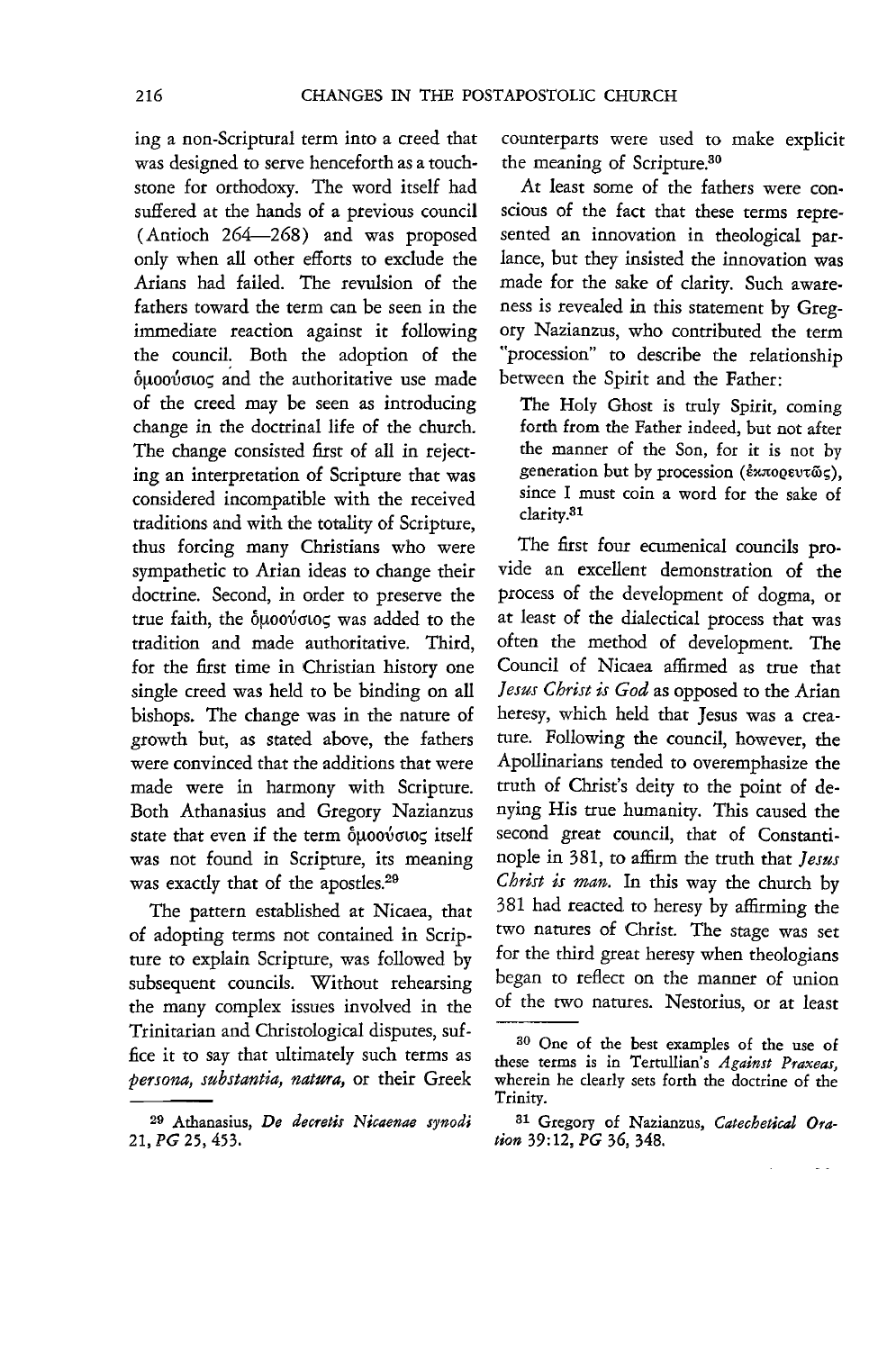the heresy that became attached to his name, so emphasized the duality of Christ's person that he tended to deny Him personality. In opposition to this heresy the third ecumenical council, held in Ephesus in 431, affirmed that *Jesus Christ is one person.* As before, a new heresy arose when Eutyches overemphasized the orthodox position. The Eutychians held so tenaciously to the conclusions of Ephesus that they practically denied the two natures in Christ (monophysitism). The Council of Chalcedon in 451, together with Pope Leo's *Tome* and Cyril of Alexandria's Letter to Nestorius stressed as true that *Jesus Christ exists in two natures.* One looks in vain for propositions within the conciliar canons stated as simply and as basically as here given, but their effect was essentially the dialectic here outlined. Conclusions that arise from these conciliar decisions may be stated thus:

- 1. The Fathers developed dogmatic formulations in opposition to heresy. Dogmas functioned on two fronts: they excluded heresy and they affirmed truth.
- 2. The orthodoxy of one age, when overemphasized, became the heresy of the succeeding generation. Heresy was an overemphasis of a Scriptural truth.
- 3. The dogmatic formulations of one age were built on those of preceding ages. The decisions of Ephesus (431 A. D.) would not have been possible without those of Nicea (325 A. D.) and Constantinople (381 A. D.), and the Chalcedonian Definition rested on those of the three earlier councils.
- 4. The effect of conciliar decisions was defensive. They were erecting a wall against heresy. A change was necessary as each heresy emerged, because up to the time of its appearance the church had no need for the explication of the

dogma that countered the heresy. But the church found it imperative to formulate new dogma because the old forms and traditions were inadequate to the new dangers.

# SELECTED PATRISTIC ATTITUDES TOWARD CHANGE

How did the fathers view the change or development that was taking place? We have already seen that Gregory Nazianzus did not hesitate to coin a new word. Elsewhere he offers his version of salvation history, underscoring the fact that the church progresses in its understanding of God.

The Old Testament proclaimed the Father clearly, but the Son more darkly; the New Testament plainly revealed the Son, but only indicated the deity of the Spirit. Now the Holy Spirit lives among us and makes the manifestation of Himself more certain to us; for *it* was not safe, so long as the divinity of the Father was still unrecognized, to proclaim openly that of the Son; and so long as this was still not accepted, to impose the burden of the Spirit, if so bold a phrase may be allowed.<sup>32</sup>

It seems that Gregory acknowledges progression in dogma, and he hints that such progression is in reality God's continued self-disclosure. Origen warned against the irrelevance of "stale" teaching:

Thus (the priests) are warned not to bring out yesterday's fare when they set about to address the people; not to set forth stale doctrines according to the letter, but by God's grace ever to bring forth new truths, ever to discover the spiritual lessons. The sacrifice of praise must be new and fresh, so that there must be no risk of your lips speaking but your mind being fruitless,

<sup>32</sup> Gregory of Nazianzus, Catechetical Ora*tion* 31:26, PG 36,161.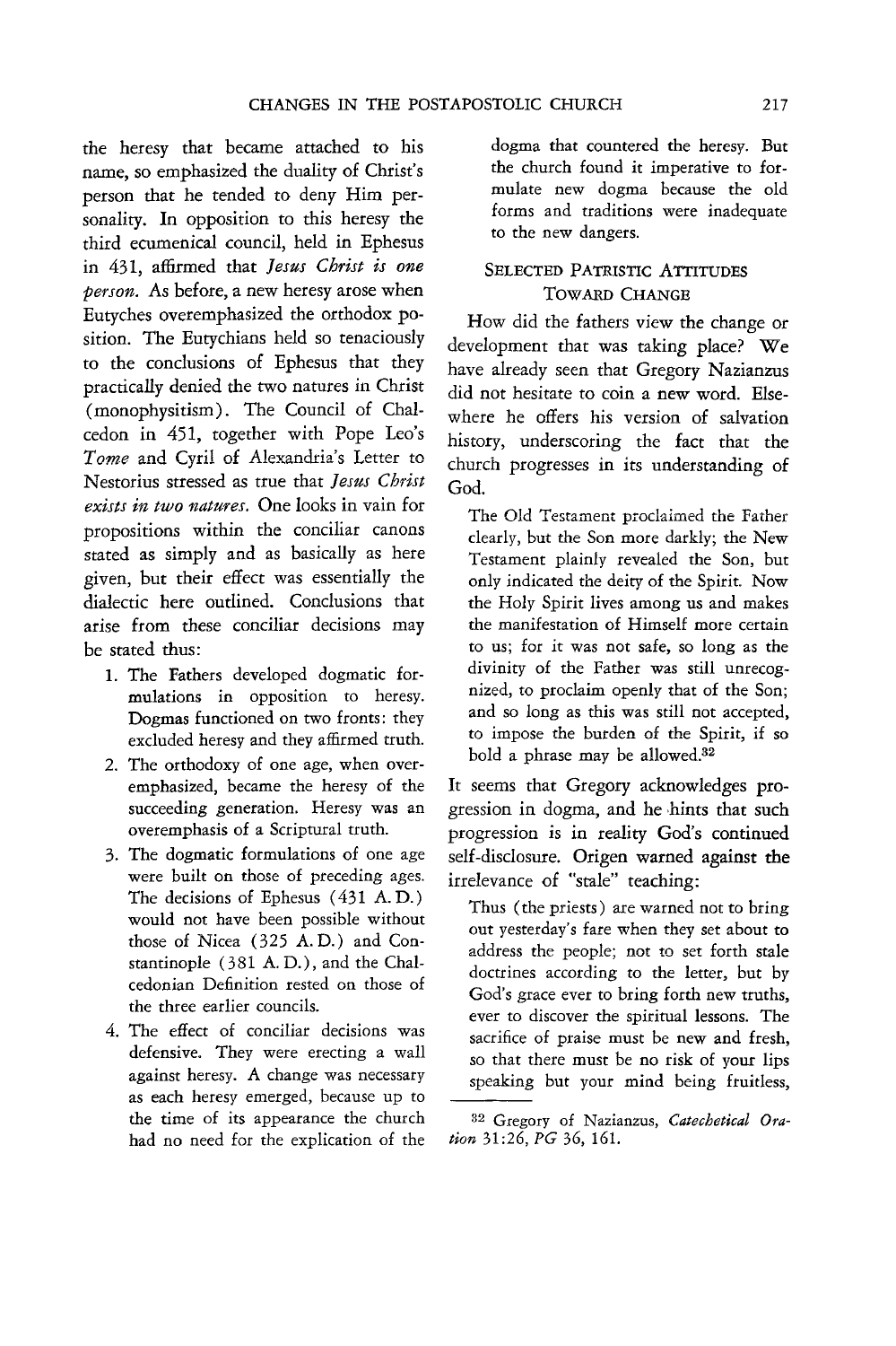while you produce old teachings in the church.33

Perhaps the best known patristic statement on change comes from Vincent of lerins, whose *Commonitory* deals with the question at some length. He says, in part:

But someone will say, shall there be no progress in Christ's church? Certainly, all possible progress. For what being is there, so envious of men, so full of hatred to God, who would seek to forbid it? But on condition that it be real progress, not alteration, of the faith. For progress requires that the subject be enlarged in itself; alteration, that it be transformed into something else. The growth of religion in the soul must be analagous to the growth of the body, which though in process of years it is developed and attains full size, yet remains still the same. There is a wide difference between the flower of youth and the maturity of age; yet they who were once young are still the same now that they have become old.34

'. There is an apparent contradiction in the attitude of some fathers toward change, for the same writer in some cases speaks of faith as being changeless yet changing, static and dynamic. Despite Vincent's clear testimony to the progressive nature of dogma, the same writer has given the church the famous Vincentian canon, which insists that the true faith is "that which has been believed everywhere, always, and by all *(quod ubique, quod sem*per, et quod ab omnibus creditum est)." The same anomaly is present in other fathers. Irenaeus, who was responsible for adding his Canon of Truth to ecclesiastical tradition, still speaks of faith as a "deposit" to be guarded. Tertullian, an innovator by virtue of his use of *persona, substantia, natura,* and *trinitas,* warns against adding to or taking from the faith.35 Gregory of Nyssa's comment is especially interesting:

We must guard the tradition which we have received from the fathers as ever sure and immovable, and seek from the Lord a means of defending our faith. If this should be discovered by anyone endowed with grace, we shall give thanks to Him who granted the grace. If not, we shall nonetheless hold to our unchanging faith in those points which have been established<sup>36</sup>

The curious feature about this statement is that the "unchangeable faith" includes Gregory's own highly complex argument on the distinctions and relationships within the godhead, explanations that were patently a progressive element in dogma.

Vincent of Lerins offers the same solution to the static/dynamic tension which had been offered by the earlier fathers. He agrees that "Scripture is complete and sufficient of itself for everything, and more than sufficient," 37 but because of heresies and new circumstances it is necessary for the church to formulate new dogmas. The constant or absolute remains Scripture, but its continued interpretation is demanded by new situations.

# DOGMA AS RESPONSE TO NEED

Explication of dogma did not take place in a vacuum. Additions to tradition were

<sup>33</sup> Origen, *In Leviticum homilia* 5 :8, *PG 12,*  458.

<sup>34</sup> Vincent of Lerins, *Commonitorium 23,*  PL 50, 667-668.

<sup>35</sup> Tertullian, *De praescriptione haereticorum 14, PL* 2, 27.

<sup>36</sup> Gregory of Nyssa, *Quod non sint tres Dii, PG* 45,117.

<sup>37</sup> Vincent of Lerins, *Commonitorium 2, PL* 50, 640.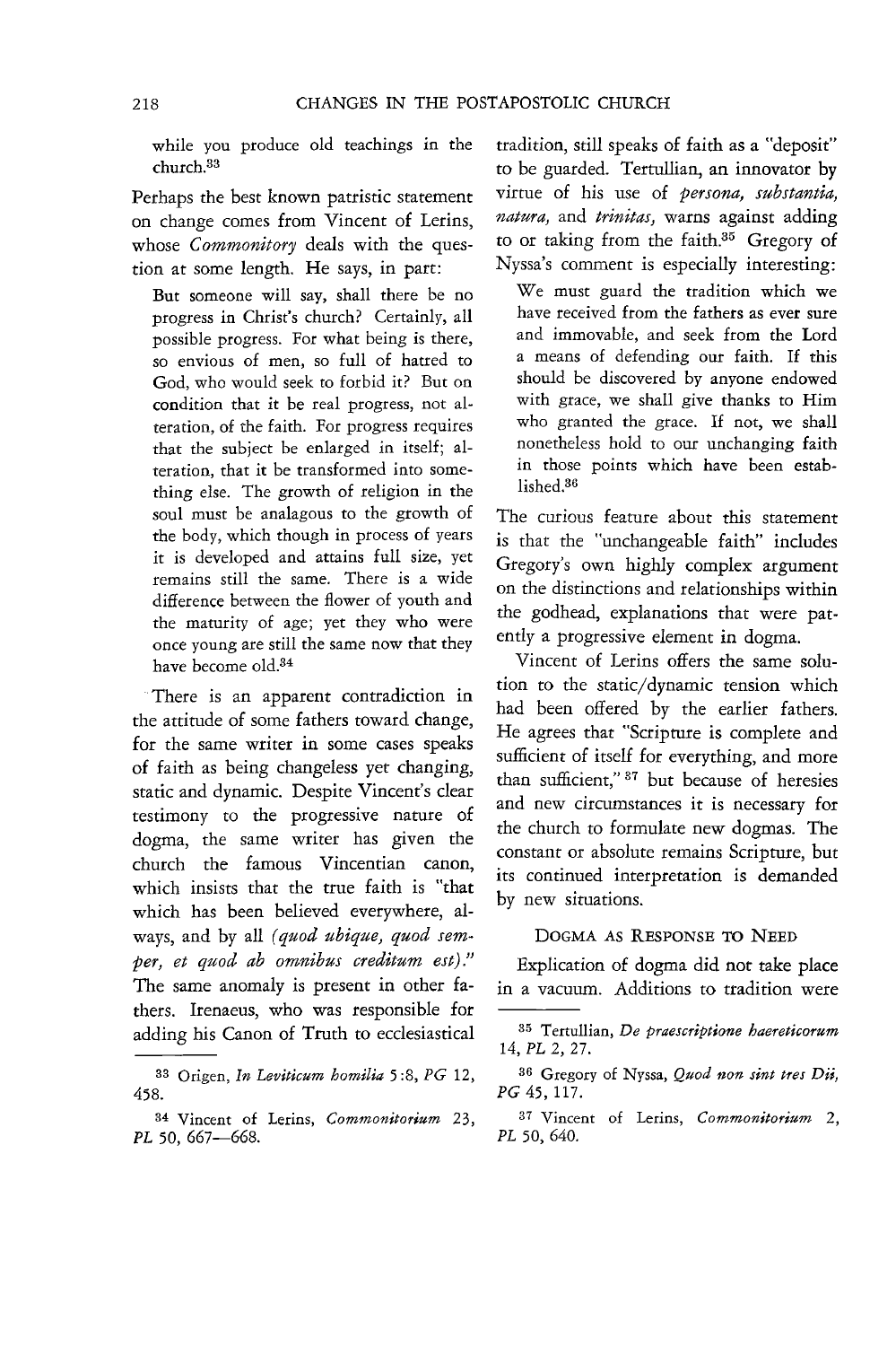frequently made in response to specific historical situations. As new circumstances arose that promised to threaten the received tradition of the church, the fathers set about to exclude the new heresy by formulating a dogma, which in turn was accepted as a statement of Scriptural truth.

In this connection it is instructive to see the close parallel between a statement on doctrine prepared by the faculties of the Missouri Synod's two seminaries and accepted by the Committee on Doctrinal Unity and the understanding of dogma in the early church.<sup>38</sup> The statement affirms that doctrine is *"respome to her* ( the church's) *specific needs.* The formulation of such doctrines is conditioned by the historical situation in which the church finds itself." The statement also defines doctrine as "the church's formulation of a part of the Scriptural revelation of the will of God." The following affirmations would seem to agree with the historical realities of the early development of dogma, using dogma and doctrine as interchangeable terms:

- 1. Occasionally the need arises for further formulation of dogma.
- 2. It is the function of the church to formulate dogma.
- 3. The dogma formulated is a further explication of Scriptural truth.

#### A QUALIFICATION

Whereas a considerable amount of attention has been given in the present study to the dialectical nature of dogmatic formulation, it will be useful to consider a qualification of this approach offered by Jaroslav Pelikan in his presidential address at the December 1965 meeting of the American Society of Church History.

This interest in change takes the form of a preoccupation with doctrinal controversy and with theological speculation, to produce the impression that the development of Christian doctrine is far more erratic and fitful than it has been in fact. In any history of dogma, to be sure, a doctrine will be taken up at the point where it became a matter of controversy; then the several parties and speculative alternatives are ranged across the battlefield, the thrusts and counter-thrusts are detailed, and the eventual victory of orthodoxy is described. After that the doctrine is scarcely heard from again until some later figure decides that it is in need of speculative reconsideration. It is, of course, inevitable and proper if "development of dogma" is to be the assignment, that the historian concentrate on the origins and growth of each doctrine: one cannot be expected to rehearse what everyone has thought about everything.

Yet that does not necessarily imply that one must concentrate so exclusively on doctrinal controversy and on theological speculation, for this would be to assume that all doctrines always originate within such controversy and that they usually grow and develop as a result of speculation. Some doctrines do originate in controversy, and some grow through speculation; but others certainly do not either grow or originate in those ways. It is not good history to reserve any discussion of eucharistic theology until one comes to the ninth century in the West simply because there seems to have been relatively little speculation about the real presence and even less controversy before that time.

But if continuity is dismissed as tenacity, the true nature of the development of doctrine is inevitably distorted. For even in violent controversy and even in audacious speculation, doctrine develops out of earlier doctrine within the context of the total life of the Church in the world. And

<sup>38</sup> *Lutheran Witness,* May 8, 1956, p. 178.